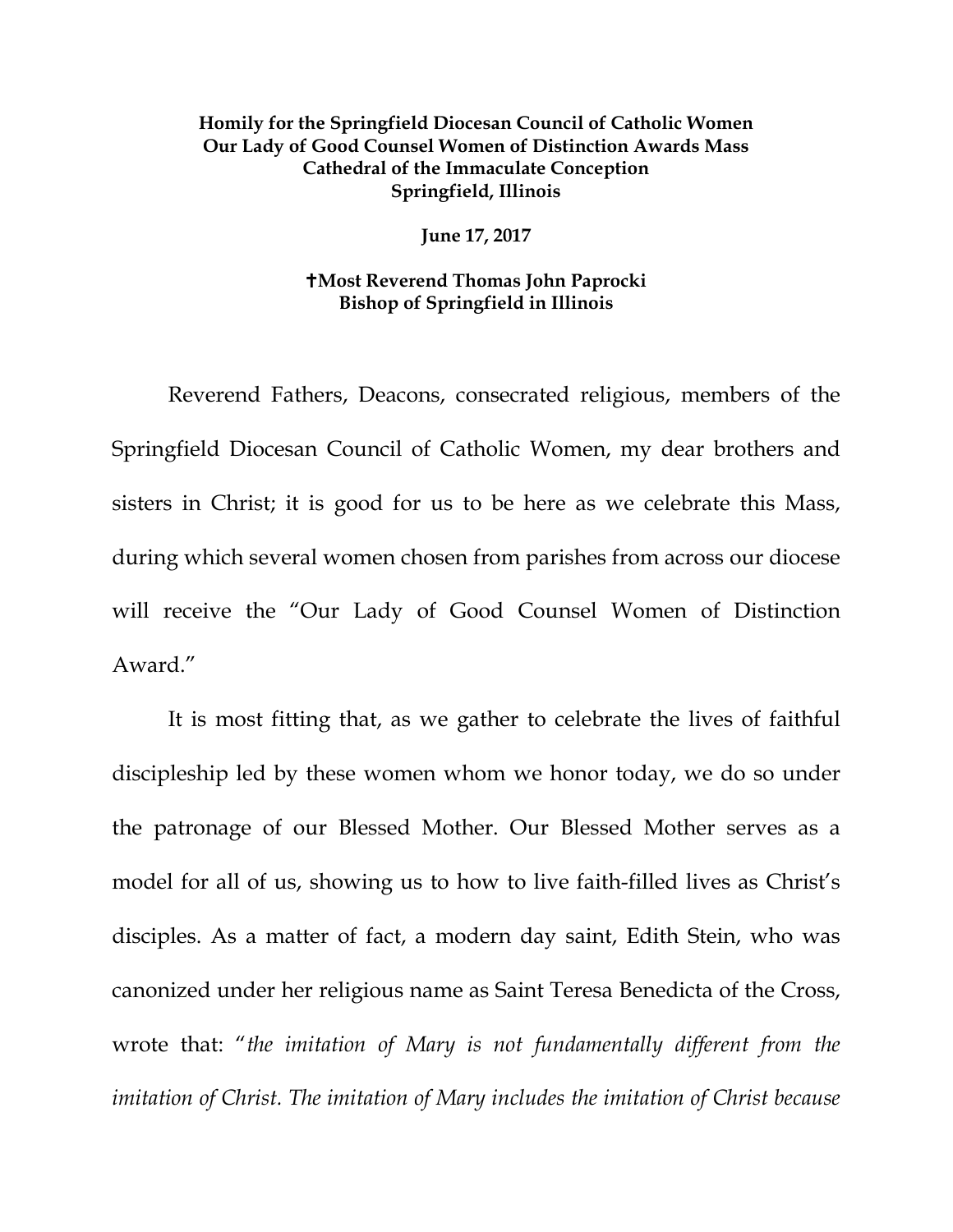*Mary is the first Christian to follow Christ and she is the first and most perfect model of Christ.*"[1](#page-3-0) 

The Blessed Virgin Mary's life certainly bears witness to the fact that she is the perfect model of Christian discipleship. Her place as the first disciple further points out how we must respond to the Lord if we are to be His disciples. We see this first instance of discipleship even before the birth of Jesus, at the moment of the Annunciation. In the Gospel according to Luke, Mary replied to the angel Gabriel, *"Behold, I am the handmaid of the Lord. May it be done to me according to your word."[2](#page-4-0)* These very words, our Blessed Mother's "yes," or her *fiat* as it is called in Latin, is the first and one of the truest acts of discipleship that we see in the scriptures. Her wholehearted "yes" and her giving of her life over to our Lord is at the core of our understanding of what it means to be a disciple of Christ. Mary provides a perfect example for the followers of Jesus to fulfill His command when He said, "Let your 'Yes' mean 'Yes,' and your 'No' mean 'No.'"[3](#page-4-1) Like Mary, our "yes" should always be a "yes" to God, and our "no" should always be a "no" to sin.

My dear brothers and sisters, we too are called to echo these words in our daily lives. It is our obligation to turn our lives over to our Lord every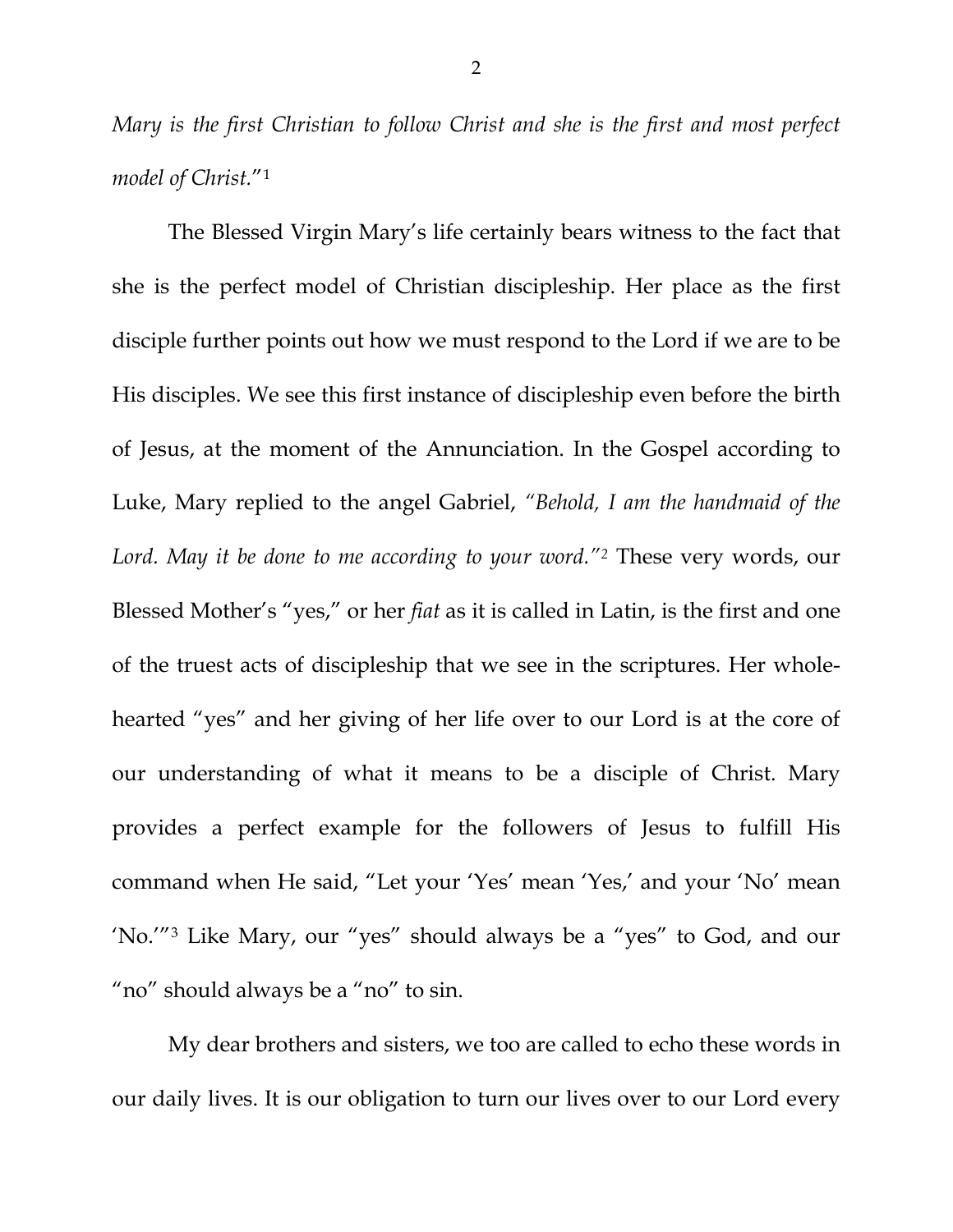day and commit to serving Him as best we can, given our unique state in life. At times this can seem like a daunting task, but just as Mary had faith despite her fears, so too must we have faith despite of our limitations or fears. Whether that *fiat* in our lives is to serve Him in our parishes, in our communities, or in our families, our Lord calls us to love those whom we encounter in our everyday lives.

Another key point in her life that bears witness to Our Lady's role as the model of discipleship is that of her presence throughout Jesus' passion and death, during which her son, the Lord of Life was beaten, spat upon, and hung on the altar of the Cross as He offered Himself so that we might have eternal life. On a very human level, it isn't hard to believe that Mary would have experienced many of the feelings that any mother would experience if the child she loved was treated in such an inhumane way. However, where many parents would have been pleading for mercy on behalf of their child, our Blessed Mother, recognizing her part in salvation history and her role as a disciple of God, once again turned herself over to His will. Despite the heart-wrenching pain of what she witnessed, she gave control over to the Lord, once again surrendering her will so that He might bring to completion what He had come to do.

3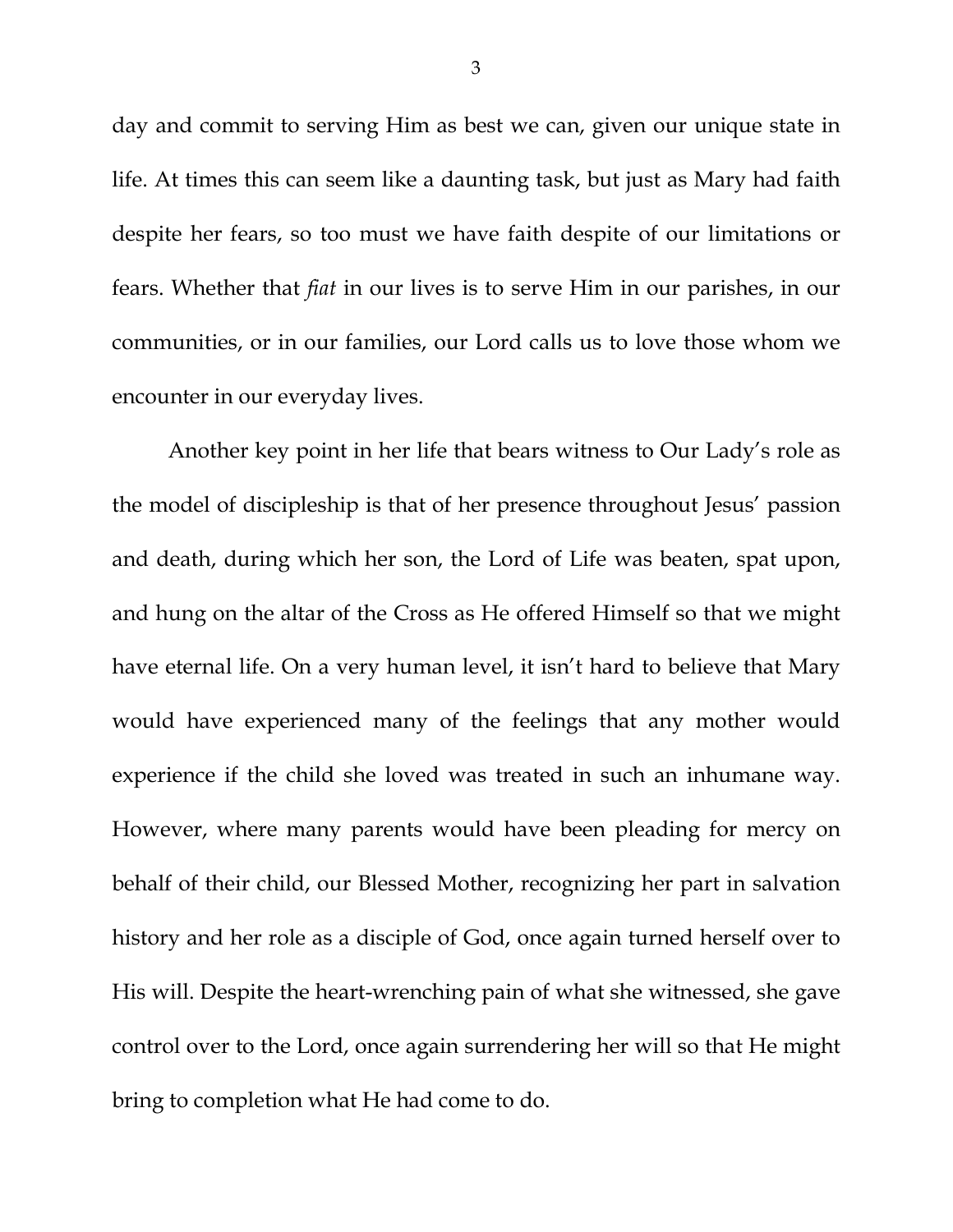So, it is most fitting that our Lord, while he was on the cross, seeing John, the disciple whom he loved, with His mother, gave His mother to John, and through John to all of us so that she might be our mother and guide. Sacred scripture tells us that, from that time on, John took Mary into his home, and so too should we take Mary into our homes through a sincere devotion to our Blessed Mother. For if we foster a relationship with Mary and model our lives after the life of Our Lady, then we will grow in love and relationship with our Lord as His disciples. As Saint Paul wrote, "The love of Christ impels us"[4](#page-4-2) once we have come to the conviction that Christ died for us so that we too might be raised up to eternal life.

So, as we honor these women for their lives of faith and discipleship, may we entrust them and ourselves to Mary as our mother and guide. May she draw us ever closer to her Son, who comes into our hearts in this Eucharist, so that we will be given the grace to live as His true disciples and always give our full "yes" to God in our daily lives.

May God give us this grace. Amen.

<span id="page-3-0"></span>l